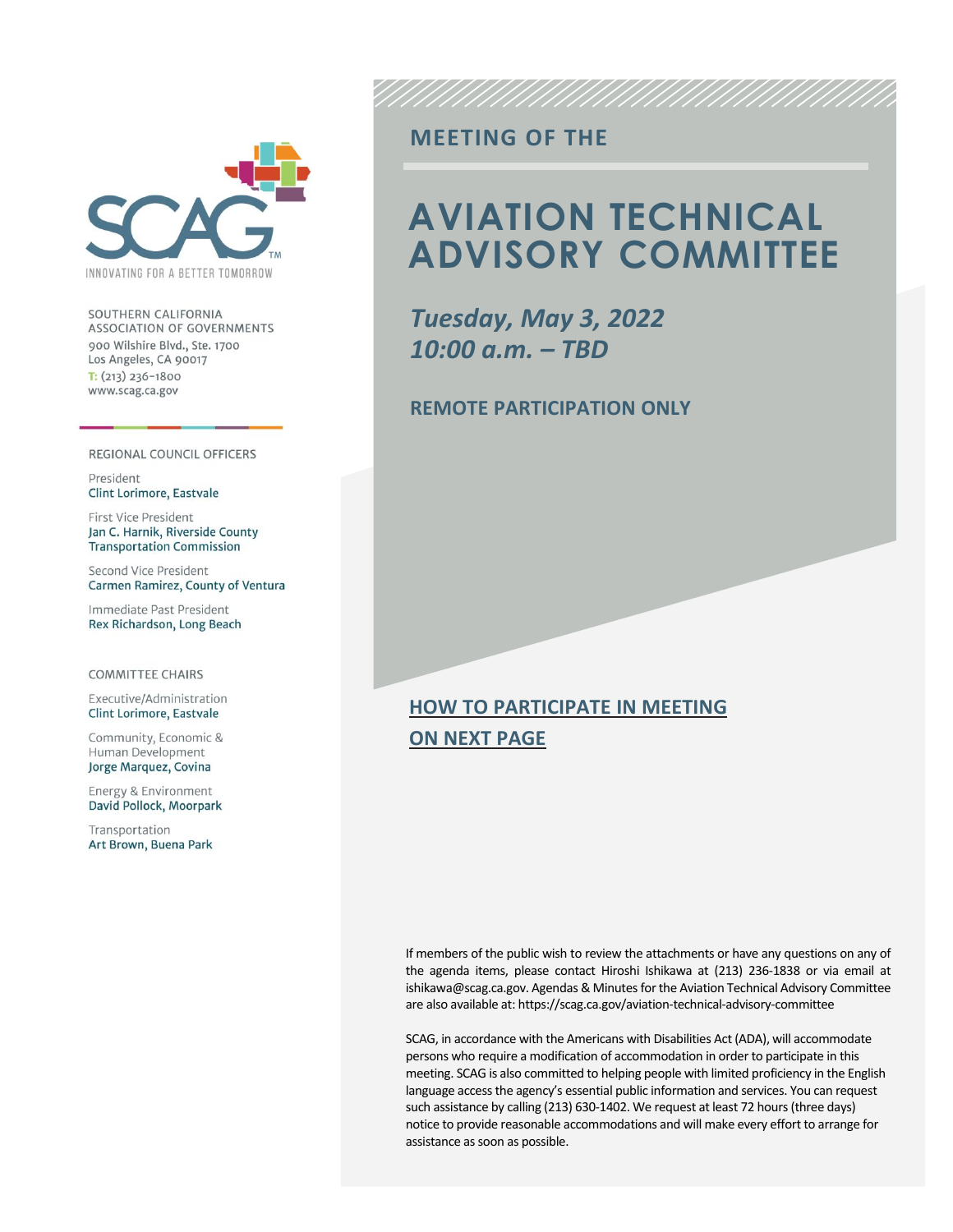**Join Zoom Meeting** <https://us02web.zoom.us/j/85023964019?pwd=M0I3QTV1elJjck9WUDY5RW1zcDJtZz09>

Meeting ID: 850 2396 4019 Passcode: 321217 One tap mobile +16699006833,,85023964019#,,,,\*321217# US (San Jose) +13462487799,,85023964019#,,,,\*321217# US (Houston)

Dial by your location +1 669 900 6833 US (San Jose) +1 346 248 7799 US (Houston) +1 253 215 8782 US (Tacoma) +1 312 626 6799 US (Chicago) +1 929 205 6099 US (New York) +1 301 715 8592 US (Washington DC) Meeting ID: 850 2396 4019 Passcode: 321217 Find your local number: <https://us02web.zoom.us/u/knXkjhVVq>

Please note that the zoom information for this meeting is different than previous ATAC meetings.